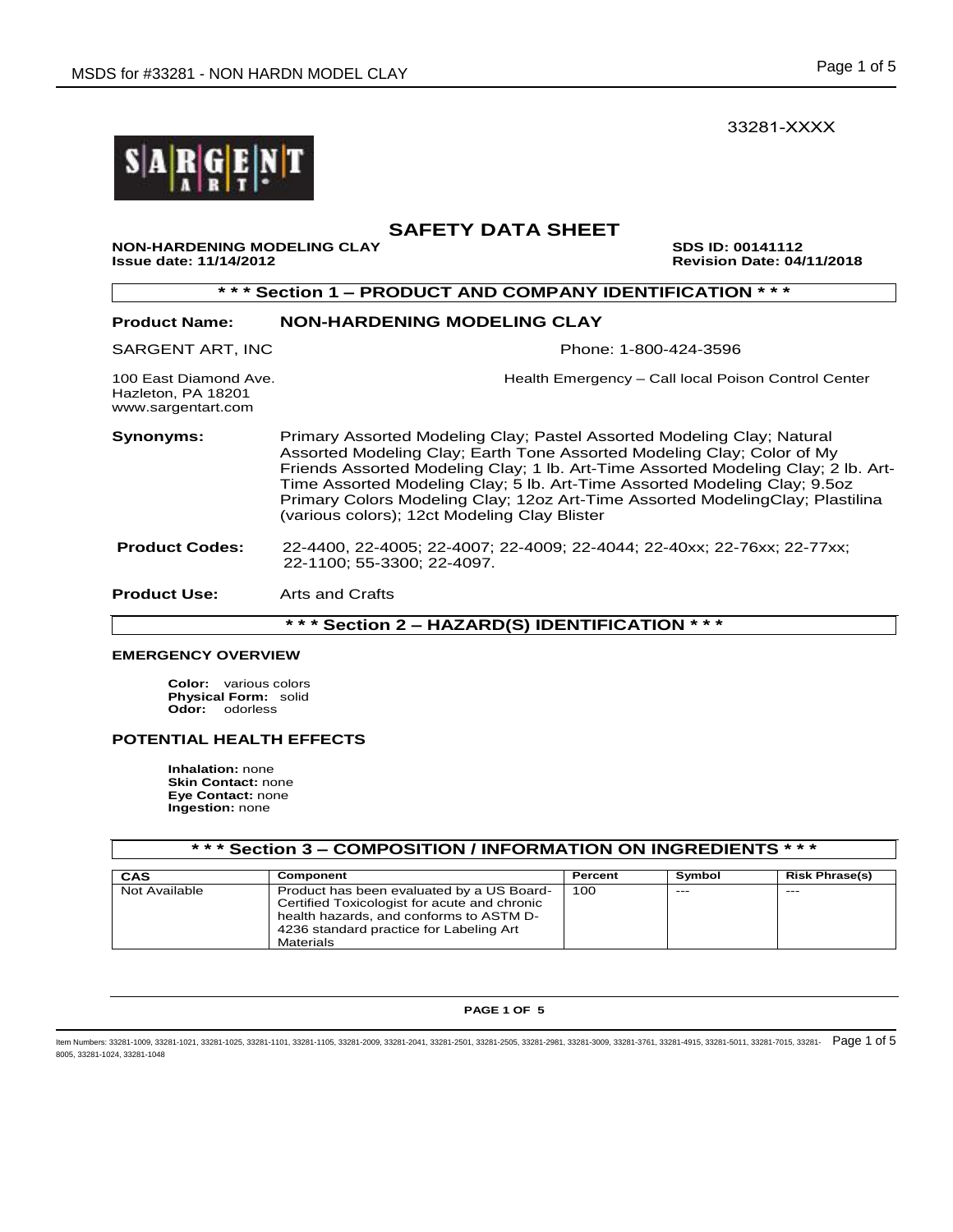

# **NON-HARDENING MODELING CLAY SDS ID: 00141112**<br>Issue date: 11/14/2012 **ISSUE 2018** Revision Date: 04/

**Issue date: 11/14/2012 Revision Date: 04/11/2018**

**\* \* \* Section 4 – FIRST AID MEASURES \* \* \***

## **Inhalation**

It is unlikely that emergency treatment will be required. Remove from exposure. Get medical attention, if needed. **Skin**

It is unlikely that emergency treatment will be required. If adverse effects occur, wash with soap or mild detergent and large amounts of water. Get medical attention, if needed.

## **Eyes**

It is unlikely that emergency treatment will be required. Wash with large amounts of water or normal saline until no evidence of chemical remains (at least 15-20 minutes). Get medical attention immediately.

#### **Ingestion**

Contact local poison control center or physician immediately.

## **\* \* \* Section 5 – FIRE FIGHTING MEASURES \* \* \***

See Section 9 for Flammability Properties

#### **NFPA Ratings: Health:** 1 **Fire:** 1 **Reactivity:** 0

Hazard Scale:  $0 =$  Minimal  $1 =$  Slight  $2 =$  Moderate  $3 =$  Serious  $4 =$  Severe **Flammable Properties** Slight fire hazard. **Extinguishing Media** Regular dry chemical, carbon dioxide, water, regular foam **Fire Fighting Measures** Move container from fire area if it can be done without risk. Avoid inhalation of material or combustion byproducts.

## **\* \* \* Section 6 – ACCIDENTAL RELEASE MEASURES \* \* \***

#### **Occupational spill/release**

Collect spilled material in appropriate container for disposal.

# **\* \* \* Section 7 – HANDLING AND STORAGE \* \* \***

#### **Handling Procedures**

Use methods to minimize dust.

#### **Storage Procedures**

Store and handle in accordance with all current regulations and standards. See original containers for storage recommendations. Keep separated from incompatible substances.

# **\* \* \* Section 8 – EXPOSURE CONTROLS / PERSONAL PROTECTION \* \* \***

#### **Component Exposure Limits**

ACGIH and EU have not developed exposure limits for any of this product's components.

#### **Ventilation**

Based on available information, additional ventilation is not required.

**PAGE 2 OF 5**

ltem Numbers: 33281-1009, 33281-1021, 33281-1025, 33281-1101, 33281-1105, 33281-2009, 33281-2941, 33281-2955, 33281-2981, 33281-309, 33281-3761, 33281-3761, 33281-4915, 33281-6011, 33281-7015, 33281-  $\mathsf{P}\mathsf{G}$  Page 2 o 8005, 33281-1024, 33281-1048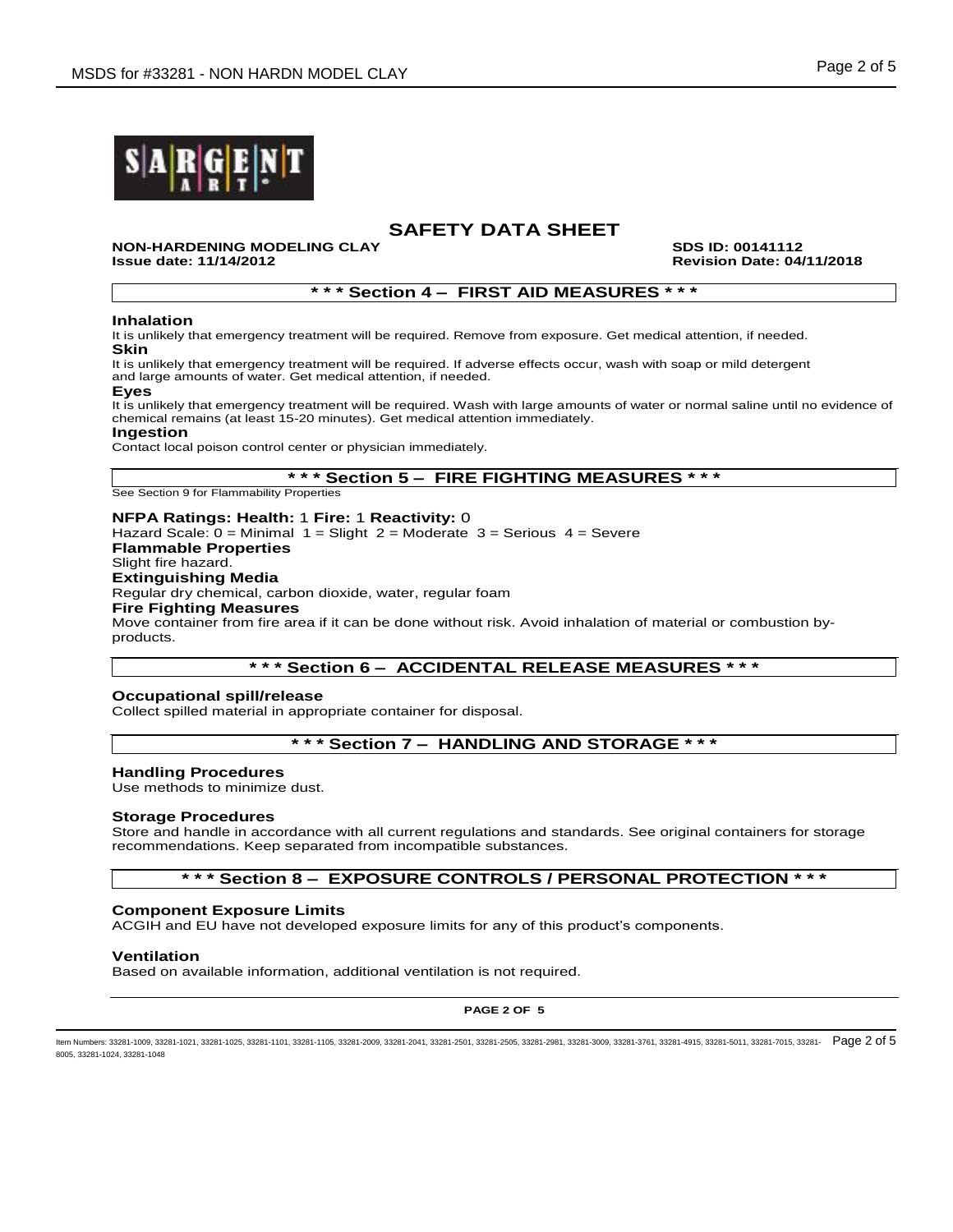

**NON-HARDENING MODELING CLAY SDS ID: 00141112 Issue date: 11/14/2012 Revision Date: 04/11/2018**

**PERSONAL PROTECTIVE EQUIPMENT**

**Eyes/Face** Eye protection not required under normal conditions. **Protective Clothing** Protective clothing is not required under normal conditions. **Glove Recommendations** Protective gloves are not required under normal conditions. **Respiratory Protection** No respirator is required under normal conditions of use. Under conditions of frequent use or heavy exposure, respiratory protection may be needed.

## **\* \* \* Section 9 – PHYSICAL AND CHEMICAL PROPERTIES \* \* \***

**Appearance:** Solid **Flash Point:** Not available **Physical State: Odor Threshold: Boiling Point:** Not available **Volatility**: **Volatility: Volatility: V Viscosity:** Not available

**Physical Form:** Solid **Vapor Pressure:** Not available **Vapor Density (air=1): Not available Odor:** Odorless **Evaporation Rate:** Not available **pH:** Not available **Density:** Not available **Melting Point:** Not available **Water Solubility:** Not available **Freezing Point:** Not available **Coeff.Water/Oil Dist:** Not available

# **\* \* \* Section 10 – STABILITY AND REACTIVITY \* \* \***

**Chemical Stability** Stable at normal temperatures and pressure. **Conditions to Avoid** None reported. **Materials to Avoid** Oxidizing materials. **Decomposition Products** Oxides of carbon. **Possibility of Hazardous Reactions** Will not polymerize.

# **\* \* \* Section 11 – TOXICOLOGICAL INFORMATION \* \* \***

## **Component Analysis – LD50/LC50**

The components of this material have been reviewed in various sources and no selected endpoints have been identified.

## **RTECS Acute Toxicity (selected)**

The components of this material have been reviewed and RTECS publishes no data as of the date on this document.

**PAGE 3 OF 5**

ltem Numbers: 33281-1009, 33281-1021, 33281-1025, 33281-1101, 33281-1105, 33281-2009, 33281-2941, 33281-2955, 33281-2981, 33281-309, 33281-3761, 33281-3761, 33281-4915, 33281-6011, 33281-7015, 33281-  $\mathsf{P}\mathsf{G}$  Page 3 o 8005, 33281-1024, 33281-1048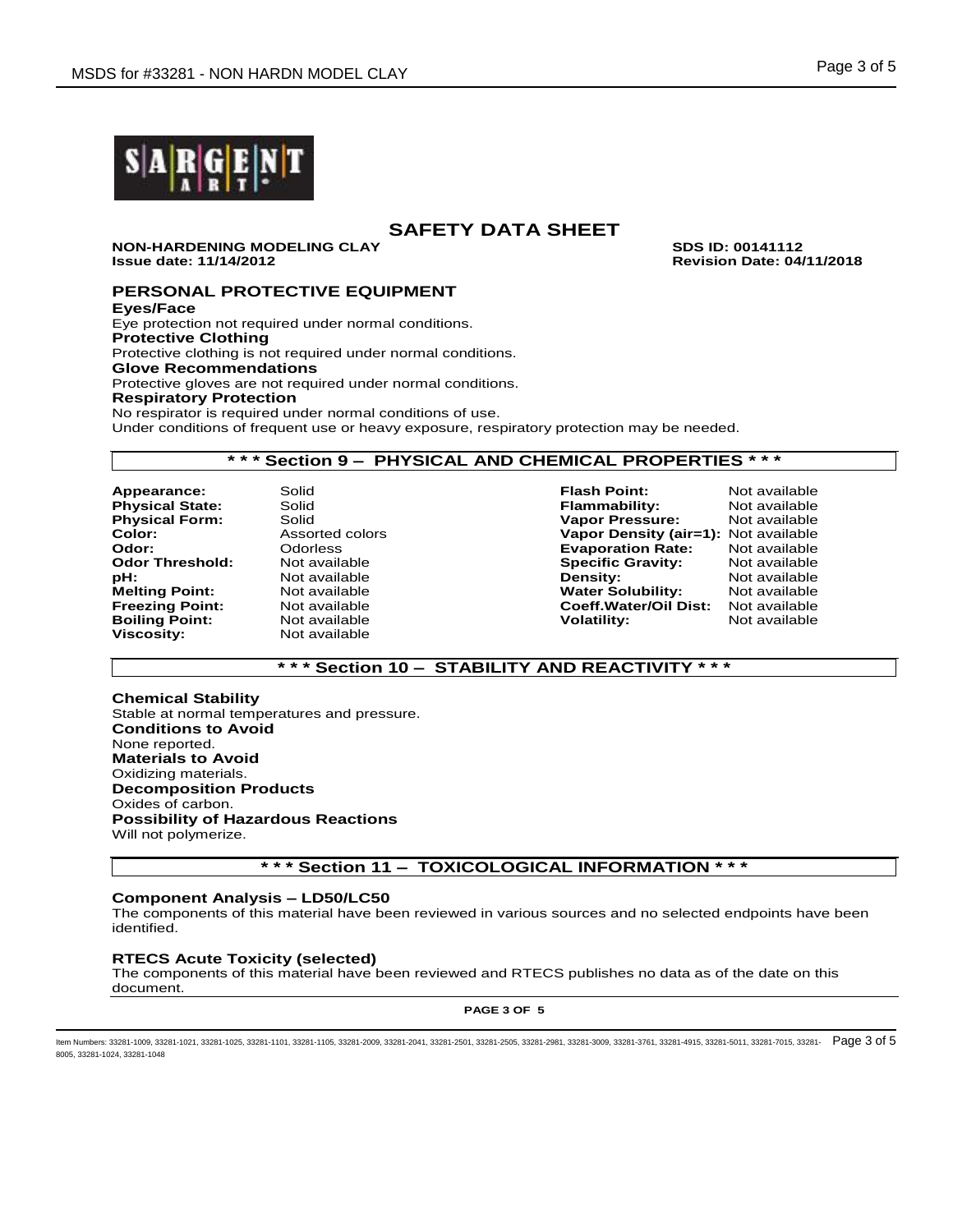

# **NON-HARDENING MODELING CLAY SDS ID: 00141112**<br>Issue date: 11/14/2012 **ISSUE 2018** Revision Date: 04/

**Issue date: 11/14/2012 Revision Date: 04/11/2018**

## **Component Carcinogenicity**

None of this product's components are listed be ACGIH, IARC, or DFG.

# **RTECS Irritation**

The components of this material have been reviewed and RTECS publishes no data as of the date on this document.

## **\* \* \* Section 12 – ECOLOGICAL INFORMATION \* \* \***

## **Component Analysis – Aquatic Toxicity**

No LOLI ecotoxicity data is available for this product's components.

# **\* \* \* Section 13 – DISPOSAL CONSIDERATION \* \* \***

## **Disposal Methods**

Dispose in accordance with all applicable regulations.

**Component Waste Numbers**

The U.S. EPA has not published waste numbers for this product's components.

# **\* \* \* Section 14 – TRANSPORT INFORMATION \* \* \***

| <b>US DOT Information:</b> | Not Regulated. |
|----------------------------|----------------|
| <b>TDG Information:</b>    | Not Regulated. |
| <b>ADR Information:</b>    | Not Regulated. |
| <b>RID Information:</b>    | Not Regulated. |
| <b>IATA Information:</b>   | Not Regulated. |
| <b>ICAO Information:</b>   | Not Regulated. |
| <b>IMDG Information:</b>   | Not Regulated. |

## **\* \* \* Section 15 – REGULATORY INFORMATION \* \* \***

## **U.S. Federal Regulations**

None of this products components are listed under SARA Section 302 (40 CFR 355 Appendix A), SARA Section 311/312 (40 CFR 370.21), SARA Section 313 (40 CFR 372.65), CERCLA (40 CFR 302.4), TSCA 12(b), or require an OSHA process safety plan.

| SARA Section 311/312 (40 CFR 370 Subparts B and C) |                           |          |                     |                     |  |  |  |  |
|----------------------------------------------------|---------------------------|----------|---------------------|---------------------|--|--|--|--|
| <b>Acute Health: No</b>                            | <b>Chronic Health:</b> No | Fire: No | <b>Pressure: No</b> | <b>Reactive: No</b> |  |  |  |  |

#### **U.S. State Regulations**

None of this product's components are listed on the state lists from CA, MA, MN, NJ or PA.

Not regulated under California Proposition 65

#### **Canada**

This product has been classified in accordance with the criteria of the Controlled Products Regulations (CPR) and the MSDS contains all of the information required by the CPR.

**PAGE 4 OF 5**

ltem Numbers: 33281-1009, 33281-1021, 33281-1025, 33281-1101, 33281-1105, 33281-2009, 33281-2941, 33281-2955, 33281-2981, 33281-309, 33281-3761, 33281-3761, 33281-4915, 33281-6011, 33281-7015, 33281-  $\mathsf{P}\mathsf{G}\mathsf{P}$ 8005, 33281-1024, 33281-1048